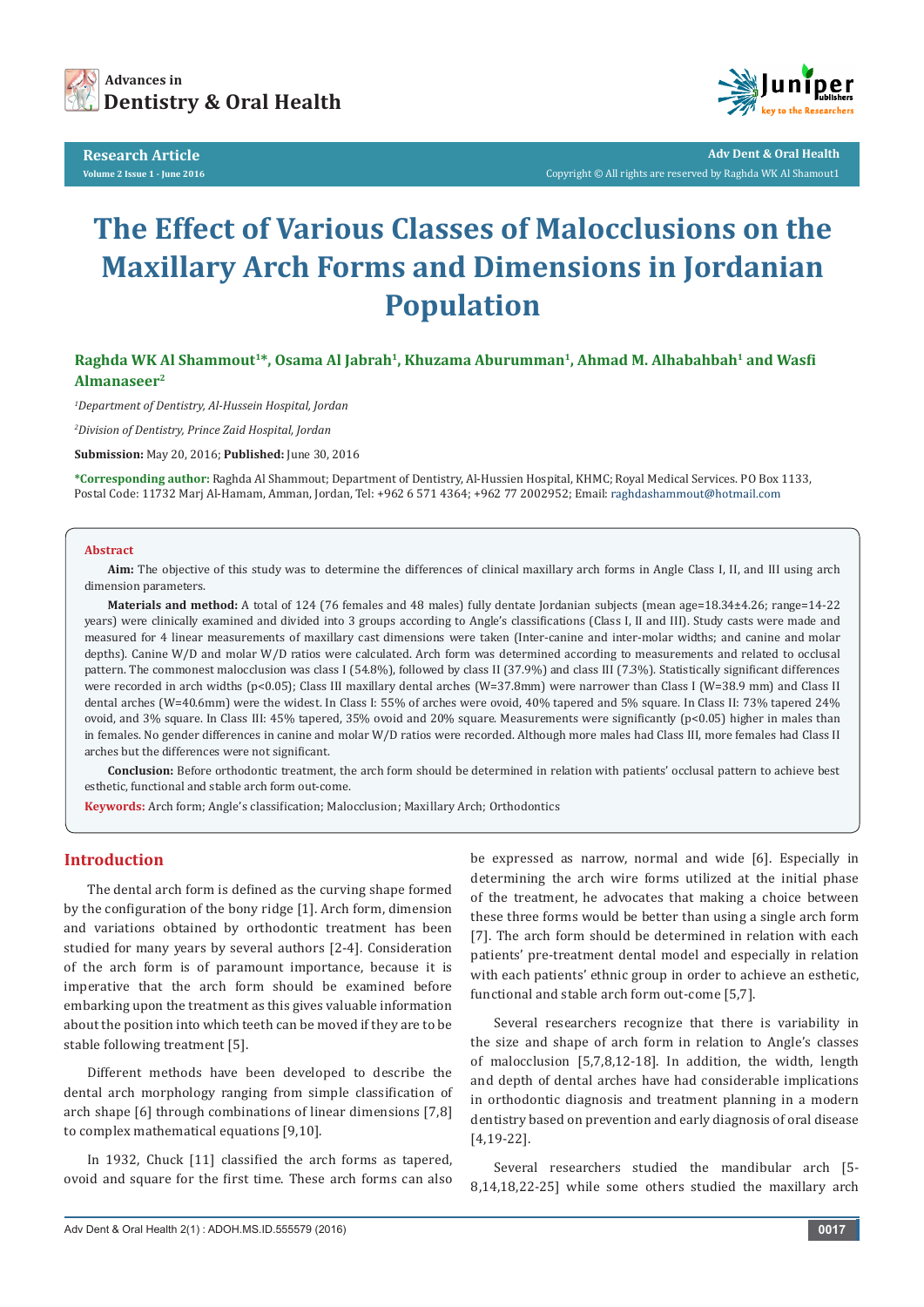[2,13,21,26] however, many others studied both arches [1,3,4,] 9-11,12,15-20,27-31].

With the availability of different preformed shapes and sizes of arch wires, different studies highlighted the importance of selection of patients clinical arch form and customization of arch wire [5,8] in addition, determination of arch shape may be used as a guide to fabricate customized arch wires, or even an entire fixed orthodontic appliance system [29].

The importance of this study comes from the fact that studies investigating the differences in the maxillary arch forms in various types of Angle's classes are scarce. Therefore, the present study may serve as population study and a database for future comparisons and to obtain baseline information on the morphological arch dimensions of the fully dentate population since these variations highly influence orthodontic and prosthetic rehabilitation of patients.

The differences in various types of Angle's classification (Class I, II, and III) may cause changes in relation to the clinical maxillary arch forms and variations in its dimension. Therefore, it was hypothized that maxillary arch dimensions and morphology is not affected by different types of Angle's classes and between genders.

Although there have been studies one on the evaluation of arch forms in various groups, to the authors' knowledge, no such research has been performed on the Jordanian population; thus this study aimed to determine the differences of clinical maxillary arch forms in Angle Class I, II, and III in the Jordanian population by identifying its morphological variations and to evaluate gender differences with respect to arch dimension parameters.

## **Materials and Method**

A cross-sectional study of Jordanian males and females who are fully dentate with different arch skeletal patterns, in the City of Amman who attended the Orthodontic Clinic, Outpatients Clinics, Department of Dentistry, Al-Hassan Hospital, King Hussein Medical Center, Royal Medical Services. A random sample for the study were selected from the general population, who fulfilled objective diagnostic criteria and exposed to clinical oral and dental examinations.

# **Ethical approval**

**0018**

The study was conducted for all patients who provided verbal informed consent after it was approved by Head of the Dental Specialities of the Department of Dentistry and The Human Research Ethics Committee (No.1/2014 dated 6th January 2014) at the Royal Medical services.

# **Inclusion/exclusion criteria**

Subjects with different age groups who accepted to participate were fully dentate with no dental anomaly and with no history of congenital abnormality, those who were not exposed to any orthognathic surgical procedure, no missing tooth/teeth and with no extensive restorative procedure (i.e. crown and bridge work); and accepted to undergo clinical oral and dental examination, were able to understand and agreed with procedures carried out and used (such as taking alginate maxillary impressions) in the study and who were willing to accept the protocol and gave informed consent were included. Exclusion criteria were subjects with history of orthognathic surgery, missing teeth, crown and bridge work, removable partial denture prostheses, as well as those who did not agree to participate.

## **Participants**

A total of 124 (76 females and 48 males) fully dentate Jordanian subjects with mean age of 18.3±4.3 (ranged between 14 and 22) years; were clinically examined and divided into 3 groups according to Angle's classifications (Class I, II and III).

All recruited patients were subjected to clinical examination, a specially designed form concerning the patient's demographic data including age, gender, medical insurance number, occupation and residence was filled by one of the authors.

#### **Measurements**

For each participant, alginate impression of the maxillary arch was taken, and poured in dental stone to form a stone cast (positive replica).

A stone cast was then made and marked with five reproducible reference points (with a 2H pencil), these were: mid-mesioincisal edges of central incisors, canine tips, mesiobuccal cusp tips of the first permanent molars used to perform measuring four linear measurements (Figure 1).



**Figure 1:** The linear (width and depth) measurements of arch dimensions.

1. **Inter-canine width (ICW):** The distance between right and left canines, measured from the tip of the canine tooth.

2. **Inter-molar width (IMW):** The distance between the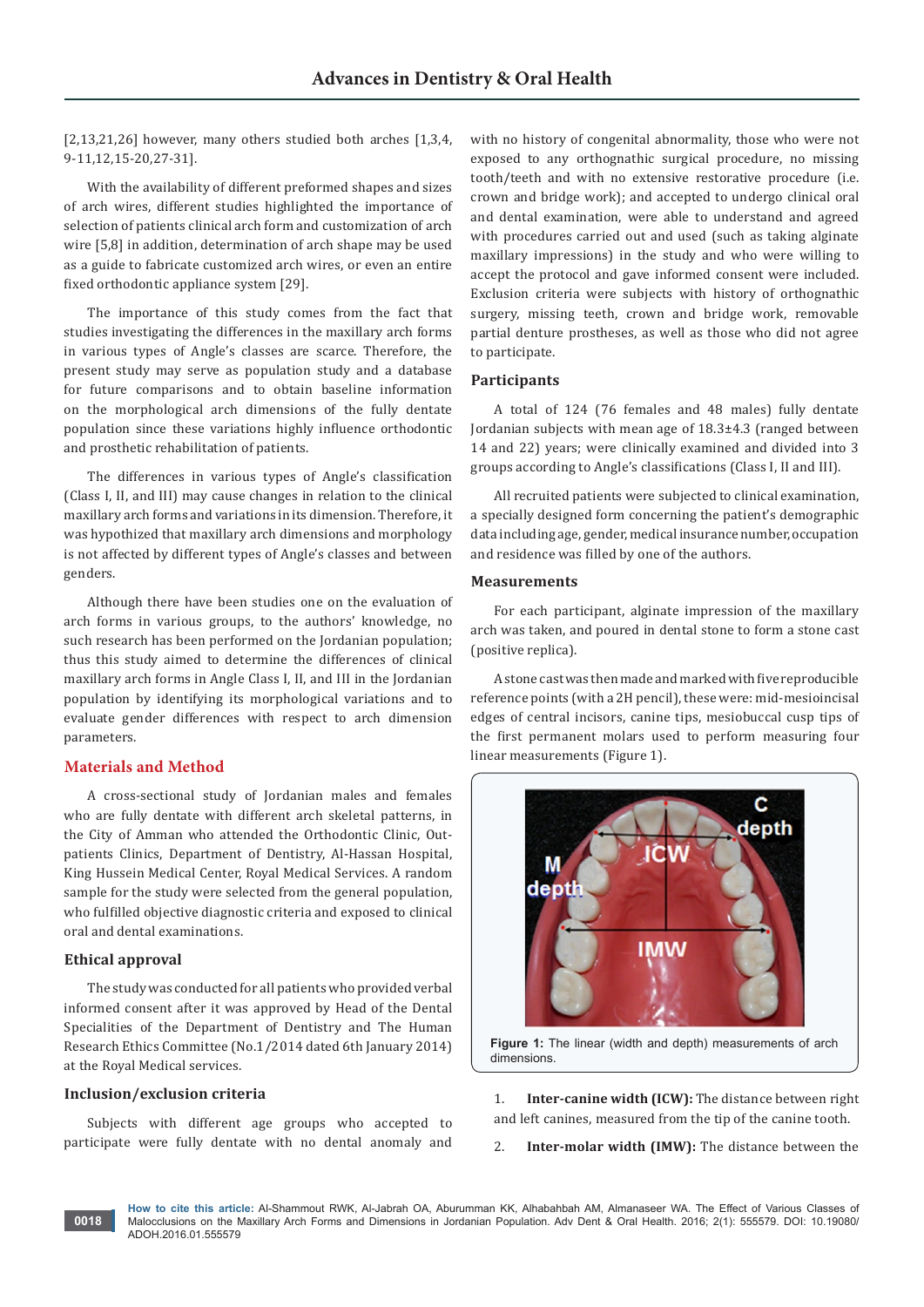right and left first molars, measured from the highest point on the mesiobuccal cups of upper first molar tooth.

3. **Canine depth (CD):** The shortest distance from a line connecting the canines to the origin between the central incisors

4. **Molar depth (MD):** The shortest distance from a line connecting the first molars to the origin between the central incisors.

Two proportional ratios were calculated:

a. **Canine Width/Depth (Wc/Dc) ratio:** the ratio of the inter-canine width and the canine depth.

b. Molar Width/Depth (Wm/Dm) ratio: the ratio of the inter-molar width and the molar depth.

All measurements were performed using Fowler electronic digital caliper (Figure 2), the accuracy of the measurements was set at ±0.01 mm.



Arch form was determined mathematically according to a formula [*(Wc/Wm) / (Dc/Dm)*] using the values obtained from the measurements. The mean measured data on the maxillary arch was used to determine the arch form and related to occlusal pattern (Figure 3).



When the Wc/Wm ratio increases or the Dc/Dm ratio decreases, the arch becomes squarer. On the contrary, when Wc/ Wm ratio decreases or Dc/Dm ratio increases, the arch gets a more tapered form. Therefore, the formula is used to describe the arch form.

When this ratio of a dental arch is within the range of mean $\pm 1$ SD, we can assume the arch form is ovoid. However, when this ratio for an arch form is more than mean+1 SD, we can consider the arch form as square. Finally, when the ratio is less than mean +1 SD, we can consider the arch form as tapered [9].

### **Methods error**

Reliability of examiners was assessed by examining internal consistency and reproducibility. Clinical examinations and measurements were performed by two independent examiners (66 subjects from one examiner and 58 from another examiner). They used the same orthodontic evaluation in the clinical examination for classifying occlusal relationship and standard method in the measurements. Inter-examiner variability and bias in evaluation were assessed by performing clinical examination 15 (12.1%) randomly selected subjects and re-measuring their casts by each examiner. Student's t-test were performed for inter-examiner reliability evaluation.

#### **Statistical analysis**

Statistical analysis was performed using SPSS Statistic Version 17 (SPSS Corporation, Chicago, IL, USA). Chi square and Student's t-test were used to compare the means of dimension measured on the casts between different age groups and in both genders. In addition, one-way ANOVA was used for the comparisons between different arch forms and the skeletal patterns. Ninety-five percent confidence intervals about the mean were constructed for differences. Level of significance was set at 0.05.

#### **Results**

Paired t-test revealed no statistically significant deviation between the examiners' clinical examination evaluation at a 5% significance level (in 100%). Paired t-test revealed no statistically significant deviation between the examiners' measurements at a 5% significance level (mean difference 1.98±0.15; p=0.942). As there was strong association and small mean difference between the two examiners, it was assumed that the other data collected from clinical examinations and measurement evaluations would be reliable.

A total of 124 fully dentate Jordanian subjects with mean age of 18.3±4.3 years (ranged between14 and 22) years. There were 48 (38.7%) males with mean age 18.7±4.7 (ranged 15-22) and 76 (61.3%) females with mean age 18.0±4.1 (ranged 14- 21) years. Females were slightly younger than males, but the difference were not significant (*t*-test=0.47; *p*=0.95).

The commonest class was class I (54.8%), followed by class II (37.9%) and class III (7.3%). Significantly, more females had Class I ( $p$ <0.01) and Class II ( $p$ <0.05) occlusal relationship compared with males. On the contrary, more males had Class III relation compared with females but the differences were not statistically significant (Table 1).

**How to cite this article:** Al-Shammout RWK, Al-Jabrah OA, Aburumman KK, Alhabahbah AM, Almanaseer WA. The Effect of Various Classes of Malocclusions on the Maxillary Arch Forms and Dimensions in Jordanian Population. Adv Dent & Oral Health. 2016; 2(1): 555579. DOI: [10.19080/](http://dx.doi.org/10.19080/ADOH.2016.01.555579
) [ADOH.2016.01.555579](http://dx.doi.org/10.19080/ADOH.2016.01.555579
)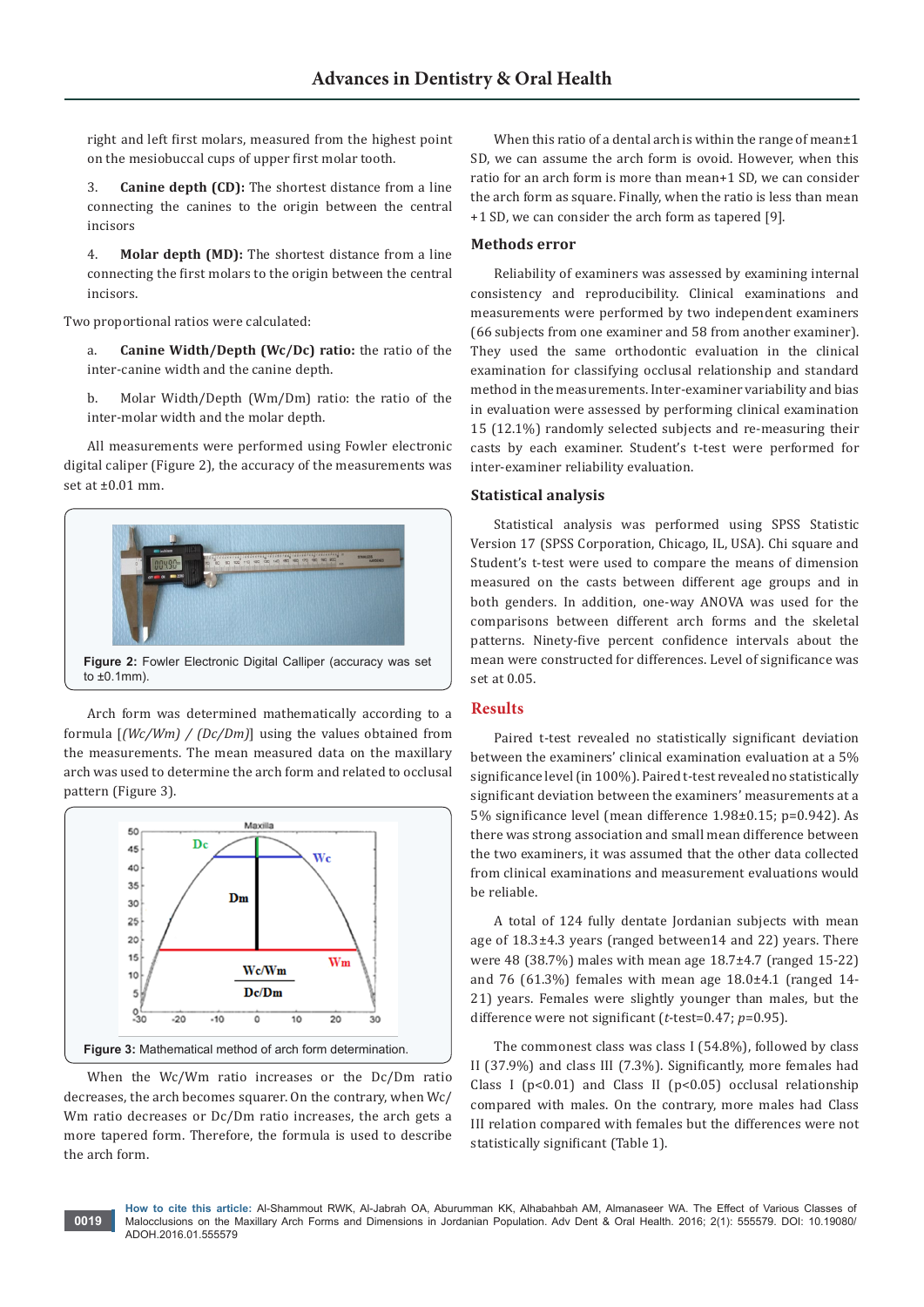| Gender     | Class I       | Class II    | <b>Class III</b> | Total $n(\%)$ |
|------------|---------------|-------------|------------------|---------------|
| Male       | 24 (19.4%)    | 19 (15.3%)  | $5(4.0\%)$       | 48 (38.7%)    |
| Female     | 44 (35.4%)    | 28 (22.6%)  | $4(3.3\%)$       | 76 (61.3%)    |
| Chi square | $0.0064$ (**) | $0.035$ (*) | $0.81$ (NS)      |               |
| Total      | 68 (54.8%)    | 47 (37.9%)  | $9(7.3\%)$       | 124 (100%)    |

**Table 1:** Distribution of the participants according to Angle's classification in relation to gender (Chi square test)

NS: not significant; *\*p<*0.05; \*\**p<*0.01.

**Table 2:** Gender differences in the mean values of inter-canine and inter-molar Width, canine and molar depths and Width:Depth ratios. (oneway ANOVA test).

|               | <b>ICW</b>    | <b>IMW</b>      | C-Depth         | M-Depth        | Wc/Dc           | Wm/Dm           |                 |
|---------------|---------------|-----------------|-----------------|----------------|-----------------|-----------------|-----------------|
| Male          | Mean $\pm SD$ | $37.2 \pm 2.45$ | $53.4 \pm 2.96$ | $6.5 \pm 1.19$ | $28.4 \pm 1.75$ | $5.72 \pm 0.78$ | $1.88 \pm 1.60$ |
| $(n=48)$      | Min-Max       | 32.1-43.4       | 48.4-59.9       | $6.1 - 6.9$    | 26.8-28.7       | 5.32-6.38       | 1.48-2.17       |
| Female        | Mean $\pm SD$ | $32.6 \pm 2.25$ | $49.3 \pm 3.74$ | $5.8 \pm 1.45$ | $26.4 \pm 1.90$ | $5.62 \pm 0.55$ | $1.87 \pm 1.98$ |
| $(n=76)$      | Min-Max       | 28.6-38.5       | 35.7-54.7       | $5.2 - 6.3$    | 25.7-27.1       | $5.09 - 6.10$   | 1.39-1.96       |
| Overall       | Mean±SD       | $34.4 \pm 2.36$ | $50.9 \pm 3.42$ | $6.1 \pm 1.33$ | $27.2 \pm 1.85$ | $5.64 \pm 0.67$ | $1.87 \pm 1.85$ |
| $(n=124)$     | Min-Max       | 28.6-43.4       | 35.7-59.9       | $5.2 - 6.9$    | 25.7-28.7       | 5.09-6.38       | 1.39-2.17       |
|               | One-way ANOVA | **              | **              | $\ast$         | $*$             |                 |                 |
| Post hoc test |               | p<0.01          | p<0.01          | p<0.05         | p<0.05          | <b>NS</b>       | <b>NS</b>       |

n: Number; SD: Standard Deviation; ICW: Inter Canine Width; IMW: Inter Molar Width; C: Canine; M: Molar; Wc/Dc: Canine Width:Depth Ratio; Wm/Dm: Molar Width:Depth Ratio; NS: Not Significant.

(Table 2) shows the gender differences in the mean canine and molar width and depth measurements and width: depth ratios. The mean values of all width and depth measurements were significantly (p<0.05) higher in males than in females. However, no gender differences in canine and molar W/D ratios were recorded. (Figure 4) shows the relationship between the mean values of inter-canine and inter-molar widths, canine and molar depths and W:D ratios with age. All width and depth measurements increased with age, inter-molar measurements recorded the steepest increase with age.

Statistically significant differences were recorded in arch width measurements (p<0.05). Class III arches, (Wc=33.7±2.7mm and Wm=49.5±4.1) are narrower than Class I (Wc=34.3±2.1mm and Wm=50.2±3.6) (p<0.01) and Class II

**0020**

dental arches (Wc=34.8±2.5mm and Wm=52.1±2.8) are the widest (p<0.05). However, there were no statistical significant differences between different classes in depth and width: depth ratios. (Table 3).



**Figure 4:** Relation of the mean values of inter-canine and intermolar widths, canine and molar depths and W: D ratios with age.

**Table 3:** Differences in the Mean (SD) values of Width and Depth measurements between different class groups. (ANOVA; Bonferroni test)

|                 |               | Width                       |                             | Depth          |                 | <b>Ratios</b>   |                 |
|-----------------|---------------|-----------------------------|-----------------------------|----------------|-----------------|-----------------|-----------------|
|                 |               | IC                          | <b>IM</b>                   | Canine         | Molar           | Wc/Dc           | Wm/Dm           |
| Class I         | Mean $\pm SD$ | $34.3 \pm 2.1$              | $50.2 \pm 3.6$              | $6.0 \pm 1.2$  | $27.1 \pm 1.82$ | $5.72 \pm 0.73$ | $1.85 \pm 0.23$ |
| $(n=68)$        | Min-Max       | 30.6-38.5                   | 46.5-57.8                   | $5.7 - 6.4$    | 26.3-28.4       | 5.37-6.02       | 1.77-2.04       |
| Class II        | Mean $\pm SD$ | $34.8 \pm 2.5^{\circ}$      | $52.1 \pm 2.8$ <sup>a</sup> | $6.3 \pm 1.4$  | $27.4 \pm 1.98$ | $5.52 \pm 0.65$ | $1.90 \pm 0.18$ |
| $(n=47)$        | Min-Max       | 29.5-43.4                   | 38.2-57.4                   | $5.8 - 6.9$    | 26.5-28.7       | 5.09-6.29       | 1.44-2.00       |
| Class III       | Mean $\pm SD$ | $33.7 \pm 2.7$ <sup>b</sup> | $49.5 \pm 4.1$ <sup>b</sup> | $5.8 \pm 0.75$ | $26.8 \pm 1.73$ | $5.81 \pm 0.58$ | $1.85 \pm 0.15$ |
| $(n=9)$         | Min-Max       | 28.6-38.9                   | 35.7-59.9                   | $5.2 - 6.1$    | 25.7-27.6       | 5.50-6.38       | 1.39-2.17       |
| Overall         | Mean $\pm SD$ | $34.4 \pm 2.3$              | $50.9 \pm 3.2$              | $6.1 \pm 1.3$  | $27.2 \pm 1.86$ | $5.65 \pm 0.70$ | $1.87 \pm 2.03$ |
| $(n=124)$       | Min-Max       | 28.6-43.4                   | 35.7-59.9                   | $5.2 - 6.9$    | 25.7-28.7       | 5.50-6.38       | 1.39-2.04       |
| Two-way ANOVA   |               | $\ast$                      | $**$                        | <b>NS</b>      | <b>NS</b>       | <b>NS</b>       | <b>NS</b>       |
| Bonferroni test |               | p<0.01                      | p<0.01                      |                |                 |                 |                 |

**How to cite this article:** Al-Shammout RWK, Al-Jabrah OA, Aburumman KK, Alhabahbah AM, Almanaseer WA. The Effect of Various Classes of Malocclusions on the Maxillary Arch Forms and Dimensions in Jordanian Population. Adv Dent & Oral Health. 2016; 2(1): 555579. DOI: [10.19080/](http://dx.doi.org/10.19080/ADOH.2016.01.555579
) [ADOH.2016.01.555579](http://dx.doi.org/10.19080/ADOH.2016.01.555579
)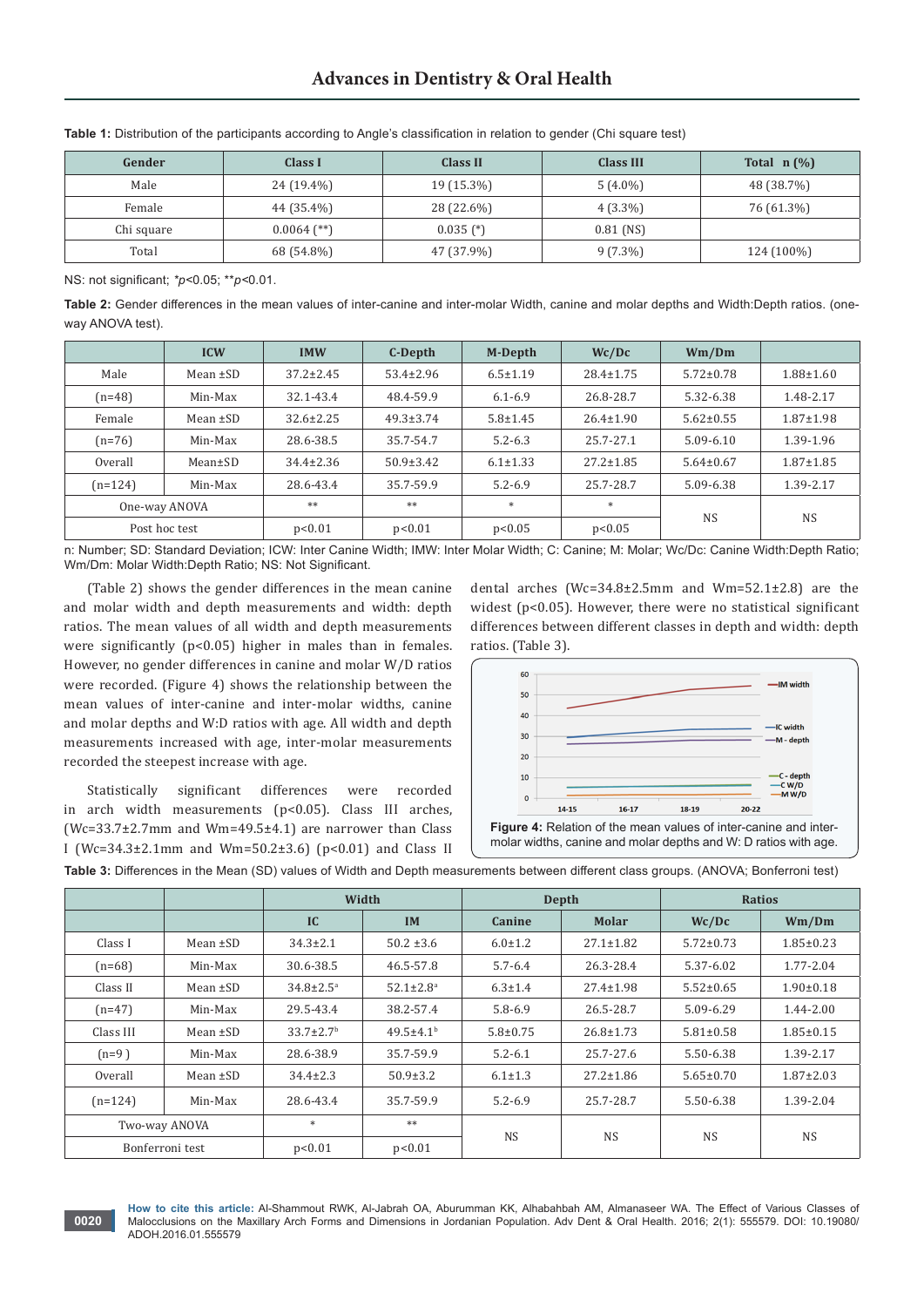NS: Not Significant; \*p<0.05; \*\*p<0.01, aand b denotes sig. category from the mean (Bonferroni test, ANOVA).

SD: Standard Deviation; IC: Inter-Canine; IM: Inter-Molar; Wc/Dc: canine width:depth ratio; Wm/Dm: molar width:depth ratio

(Table 4) shows the distribution of participants' arch form (square, tapered and ovoid) according to Angle's classification. Analyses of data according to the mathematical formula show that 52.4% of subjects have tapered maxillary arches and 41.1% ovoid. However, the least common arch form is the square which is recorded in only 6.5%. The commonest arch form in class I was the ovoid followed by tapered, however, in class II and class III subjects, the commonest arches were tapered.

**Table 4:** The distribution of participants' arch form (square, tapered and ovoid) according to Angle's classification.

|           | <b>Square</b> | <b>Tapered</b> | Ovoid       | <b>Overall</b> |
|-----------|---------------|----------------|-------------|----------------|
| Class I   | $4(5.9\%)$    | 27 (39.7%)     | 37 (54.4%)  | 68 (54.8%)     |
| Class II  | $2(4.3\%)$    | 34 (72.3%)     | 11 (23.4%)  | 47 (37.9%)     |
| Class III | $2(22.2\%)$   | $4(44.5\%)$    | $3(33.3\%)$ | $9(7.3\%)$     |
| Total     | $8(6.5\%)$    | 65 (52.4%)     | 51 (41.1%)  | 124 (100%)     |

#### **Discussion**

This study was conducted to determine the differences of clinical maxillary arch forms in Angle Class I, II, and III using arch dimension parameters, the sample was representative of a group of Jordanian population of dental patients that attended conservative and orthodontic dental clinics for a period of 6 months.

The size and shape of the dental arches have considerable implications for orthodontic diagnosis and treatment planning. These have an effect on the space availability, stability of dentition, esthetics and health of the periodontium [5].

In this study, more than 60% of the participants were women, although there was no statistically significant difference in the mean age between genders, women were slightly younger than men. In addition, the age distribution was limited with 14-22 in order to eliminate the variations in arch dimensions related with age. In addition, the age-related changes in the mean values of inter-canine and inter-molar width and depth measurements and W: D ratios shows a little gradual increase with age, however, the inter-molar measurements recorded the steepest increase with age.

After examining the differences in arch width in relationship with age, Bishara et al. [32] stated that although they had observed a reduction in canine width between 13-26 and 26- 45 in men and women, only the reduction detected in women between 26-45 was statistically important. Even though there is an increase in mandibular canine width until 13 years; this increase is found to be statistically important in boys until 8 and in girls until 13 years of age. After 13 years of age, the canine width shows a reduction in 25 and 45 years. In Bishara's study the inter-molar width did not show a significant change between 13-26 and 26-45 years.

In the present study, gender-related differences were recorded in all arch width and depth measurements. When comparing arch dimensions with regard to gender, it was found that they are remarkably higher in males than females. These findings are in accordance with a previous study [33]. In an

evaluation of arch width and depth measurements, it has been reported that these values are 3%-5% higher in boys [27]. It has been stated that the arch depth decreases in canine, first and second premolar and first molar teeth area in both genders [34].

The results that showed no differences in boys and girls were reported previously [18]. In most of the studies, although the values are less in girls, there is a relationship with the gender and arch dimension of the samples. It was postulated that there were significant differences related with gender only in the transversal dimensions [35]. In present study even though there are significant differences with respect to gender and canine/ molar width, both of the measurements are found to be higher in boys. Although boys possess a wider arch form than girls, there is an overall agreement that there is no gender variance with respect to arch form [36]. As it can be derived from these results, no statistically significant variances were found between gender and arch form.

The results of this study demonstrated that 54.8% of subjects were class I, 37.9% class II and the least (7.3%) were class III. In addition, significantly, more females had Class I and Class II occlusal relationship compared with males. On the contrary, more males had Class III relation compared with females but the differences were insignificant.

Similar findings were reported by Murshid [8] who found that class I was most prevalent (58.2%), followed by class II (32.7%) and class III (5.7%), in addition, it was reported that 58% were class I, 40% were class II and only 2% were class III [18]. However, Tajic et al. [5] reported that class II was the most prevalent (47.5%) followed by class I (45.8%) and the least was class III (6.7%). These differences could be attributed to racial variation in study samples.

Upon examination of the arch dimension differences between Angle classes, this study revealed statistically significant differences between classes in terms of arch width measurements (p<0.05). Class III arches were significantly narrower than Class I (p<0.01) and Class II dental arches were significantly the widest (p<0.05). However, the differences between different classes in depth and width: depth ratios were insignificant.

**How to cite this article:** Al-Shammout RWK, Al-Jabrah OA, Aburumman KK, Alhabahbah AM, Almanaseer WA. The Effect of Various Classes of Malocclusions on the Maxillary Arch Forms and Dimensions in Jordanian Population. Adv Dent & Oral Health. 2016; 2(1): 555579. DOI: [10.19080/](http://dx.doi.org/10.19080/ADOH.2016.01.555579
) [ADOH.2016.01.555579](http://dx.doi.org/10.19080/ADOH.2016.01.555579
)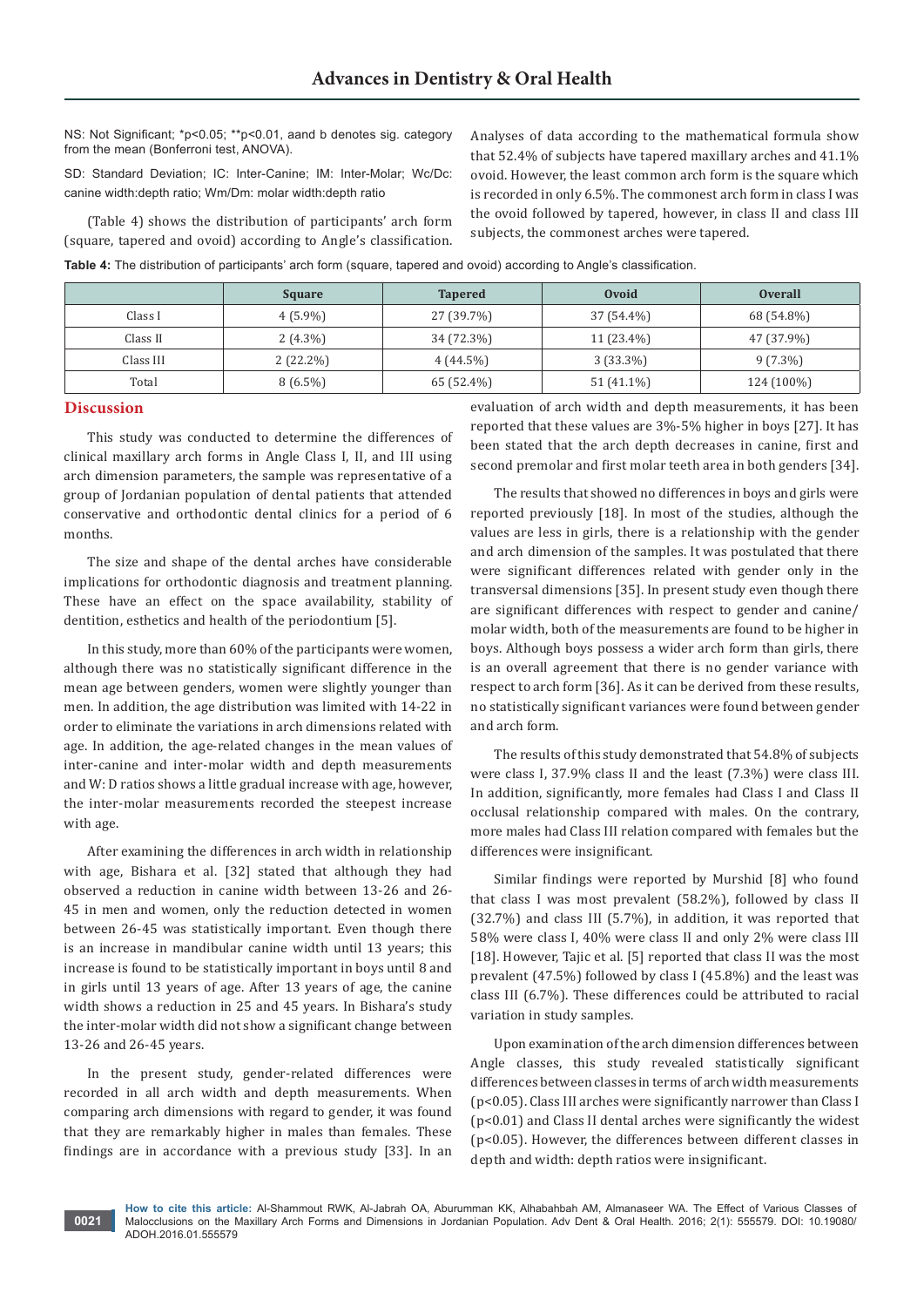The molar width increase in Class II arches can be explained by buccal tipping of the anterior teeth in Class II development and flattening of the anterior area besides the lateral growth of the tongue due to the decrease of the molar depth [13,14]. In our study, when maxillary canine and molar depths were considered, no difference could be detected between Class I, II and Class III, also, upon comparison of these groups together in terms of width-depth ratios, no statistically significant differences were observed.

Arch shapes may also define characteristics of a particular occlusion group. Othman et al. [31] used tapered, square and ovoid arch form templates to evaluate the arch forms of angle class I, II and III. In this study, analyses of data according to the mathematical formula show that 52.4% of subjects have tapered maxillary arches and 41.1% ovoid. However, the least common arch form is the square which is recorded in only 6.5%. The findings of this study were similar to that reported in previous studies [7,12].

When comparing the arch form (square, tapered and ovoid) according to different classes, the commonest arch form in class I was the ovoid followed by tapered, however, in class II and class III subjects, the commonest arches were tapered. These findings strongly suggested that ovoid form should be considered when dealing with Class I cases and tapered form when Class II and III. The findings of this study are supported by the following previous studies [8,13,18].

The aim in specification of the arch form was to evaluate the final arch form which will be obtained by the use of fixed orthodontic appliances in patients who have referred to orthodontic clinic due to orthodontic malocclusion. In recent studies this arch form which is thought to be more realistic is preferred in determining the individual arch form [9,14].

Several studies used arch form templates for the evaluation of photo-copies of dental models, these are the 3 type of (narrow, normal and wide) arch forms specified by Paranhos et al. [6] and used by Chuck [11] for the first time in 1932. In this study, however, the maxillary arch form was determined mathematically using the values of width and depth obtained from the measurements [9,13].

The importance of this study is that determination of arch form in relation to different occlusal pattern is a prerequisite to orthodontic treatment in order to obtain the best outcome. As far as, esthetics is concerned, tapered arch form presents a better smile arc than square arch form which tends to provide a flatter smile arc which is not esthetically pleasing [37]. Space availability and stability of dentition are the factors of particular significance especially in a tapered arch group as the intercanine width is the shortest comparing the ovoid and square variety. Any arch expansion in the tapered arch group is deleterious for proper alignment of the lower labial segment since this region is constrained by circumoral musculature [5].

**0022**

The differences in the various types of malocclusions (Angle Class I, II and III) may affect the maxillary arch form and in the distribution of morphological arch dimension. The present study that provides information concerning the differences of clinical maxillary arch forms in Angle Class I, II, and III demonstrates a baseline knowledge by identifying its morphological variations and evaluating gender differences with respect to arch dimension parameters Jordan refutes the null hypothesis.

Although many researchers studied the differences in the maxillary arch forms in various types of occlusal patterns, but it was difficult to compare their results with ours due to variations in the variables incorporated and racial differences.

One of the limitation of this study was small sample size and limited participation rate, thus it does not represent Jordanian population as a whole. In addition, the method used gives information about arch form mathematically ignored the perceived personal judgment, thus other methods to determine arch form was not considered. Another disadvantage was that the mandibular arch form was not considered.

Therefore, further research is still needed to overcome the limitations of this study which includes studying a larger sample and including other methods of arch form determination, different age groups and incorporation of mandibular arch form may be needed before the results of this study can be applied on the general population.

## **Conclusion**

Within the limitations of this study and due to the lack of studies aimed at maxillary arch form variances in Jordan, the following conclusions can be withdrawn:

1) The commonest class was class I (54.8%), followed by class II (37.9%) and class III (7.3%). Significantly, more females had Class I (p<0.01) and Class II (p<0.05) occlusal relationship compared with males.

2) The mean values of all width and depth measurements increased with age and were significantly  $(p<0.05)$  higher in males than in females.

3) Significantly, class III arches are narrower than class I  $(p<0.01)$  and class II arches are the widest  $(p<0.05)$ .

4) The most frequently seen arch form was the tapered (52.4%) and ovoid (41.1%)., the least frequent one was the quare one which is recorded in only 6.5%.

5) The commonest arch form in class I was the ovoid followed by tapered, however, in class II and class III subjects, the commonest arches were tapered.

With this study, it is foreseen that the arch form should be determined in relation with each patients' pre-treatment maxillary dental model in order to achieve the best esthetic, functional and stable arch form out-come.